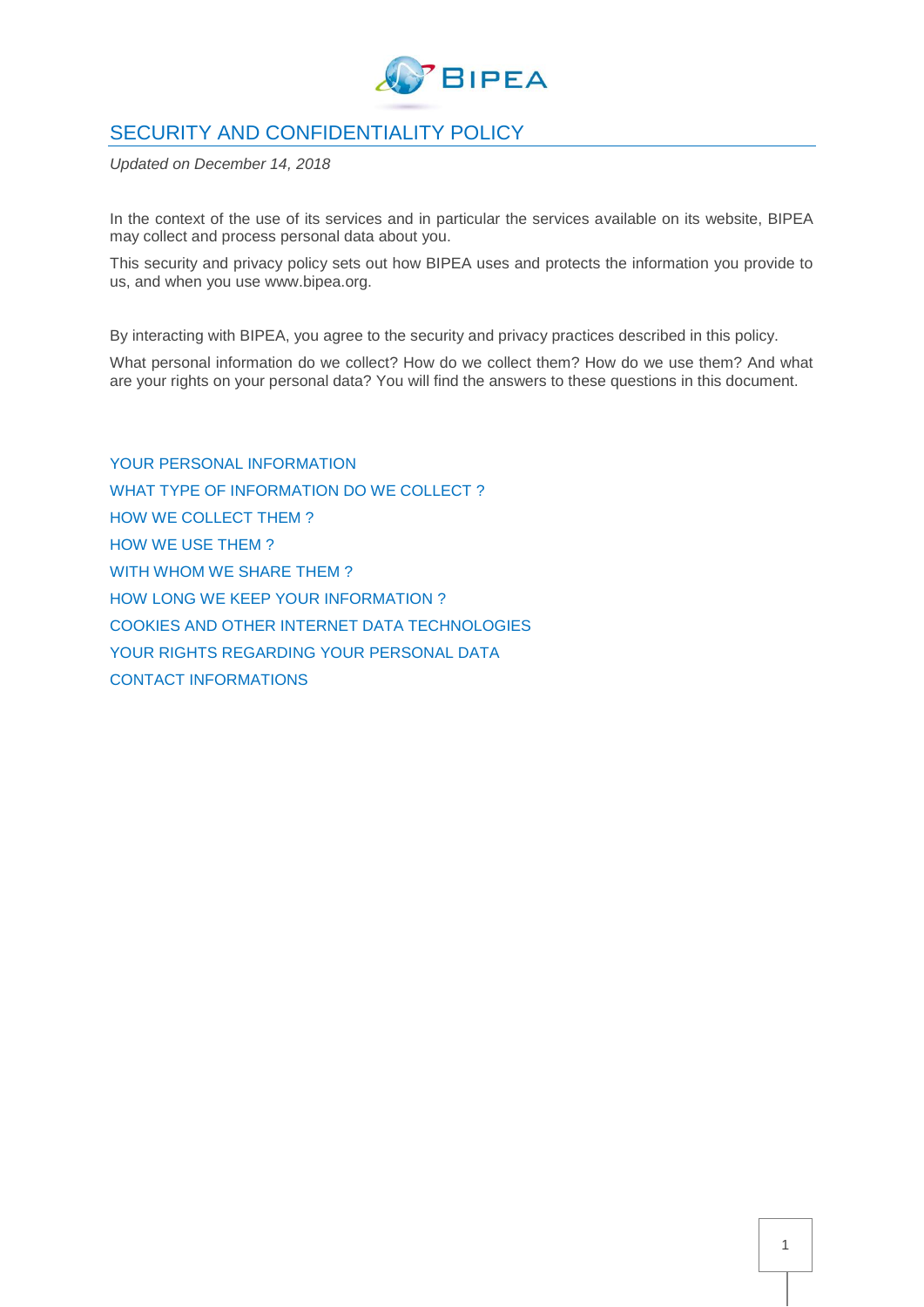

## <span id="page-1-0"></span>YOUR PERSONAL INFORMATION

"Personal Data" means any information that may be used to identify an individual. Personal data is generally collected from the information you provide when you interact directly with BIPEA or through our website.

## <span id="page-1-1"></span>WHAT TYPE OF INFORMATION DO WE COLLECT?

BIPEA can collect the following data:

Personal data

- **Title**
- Last name
- **First name**
- Position in the company
- **Company address**
- **Professional phone**
- **Professional email**
- **•** Other information to identify a person

#### Behavioral data

When you visit our website www.bipea.org, we collect your data that gives information about the behavior and activities during your navigation on BIPEA website. Cookies (see below) and other technologies are used to collect this information (eg IP addresses, type of browser, pages visited, clicks ...)

## <span id="page-1-2"></span>HOW WE COLLECT THEM?

BIPEA collects your data through different means:

- Registration on the BIPEA website. When you register for the "Receive our communications" section, some personal information will be collected, such as last name, first name, address, phone and e-mail. If you are a member of BIPEA and use our services, you have access to content and services only available to registered members.
- Contact form. If you contact us by e-mail or by the contact form to receive information about our services or others, this establishes your consent for the purposes of communication. The information you provide will be stored for the fulfilment of your request and for future recurring questions.
- Social networks. By contacting us via social networks (facebook, twitter, linkedin ...), your contact information can be stored.
- Public sources. Some of your data is collected from public sources (website, official newsletters, public records etc.)
- Answers to surveys. If you choose to respond to the surveys we send you, your contact information may be stored.
- Events and other interactions. When interacting with BIPEA representatives at trade shows, conferences, phone calls, in-person visits or by any other means, your personal data may be registered in our database future communications or trade relations.

### <span id="page-1-3"></span>HOW WE USE THEM?

BIPEA uses this information only to respond to your requests, to send you messages related to your profession and to improve its services. Examples of such operations include:

- When the information request or support forms are completed, we will use the data provided to contact you to provide information about our products and services or to respond to your requests.
- We can use the information provided to send surveys to improve our services.
- If you subscribe to the "receive our communications" section, we will use this information to send you informative or promotional communications. You may revoke this authorization at